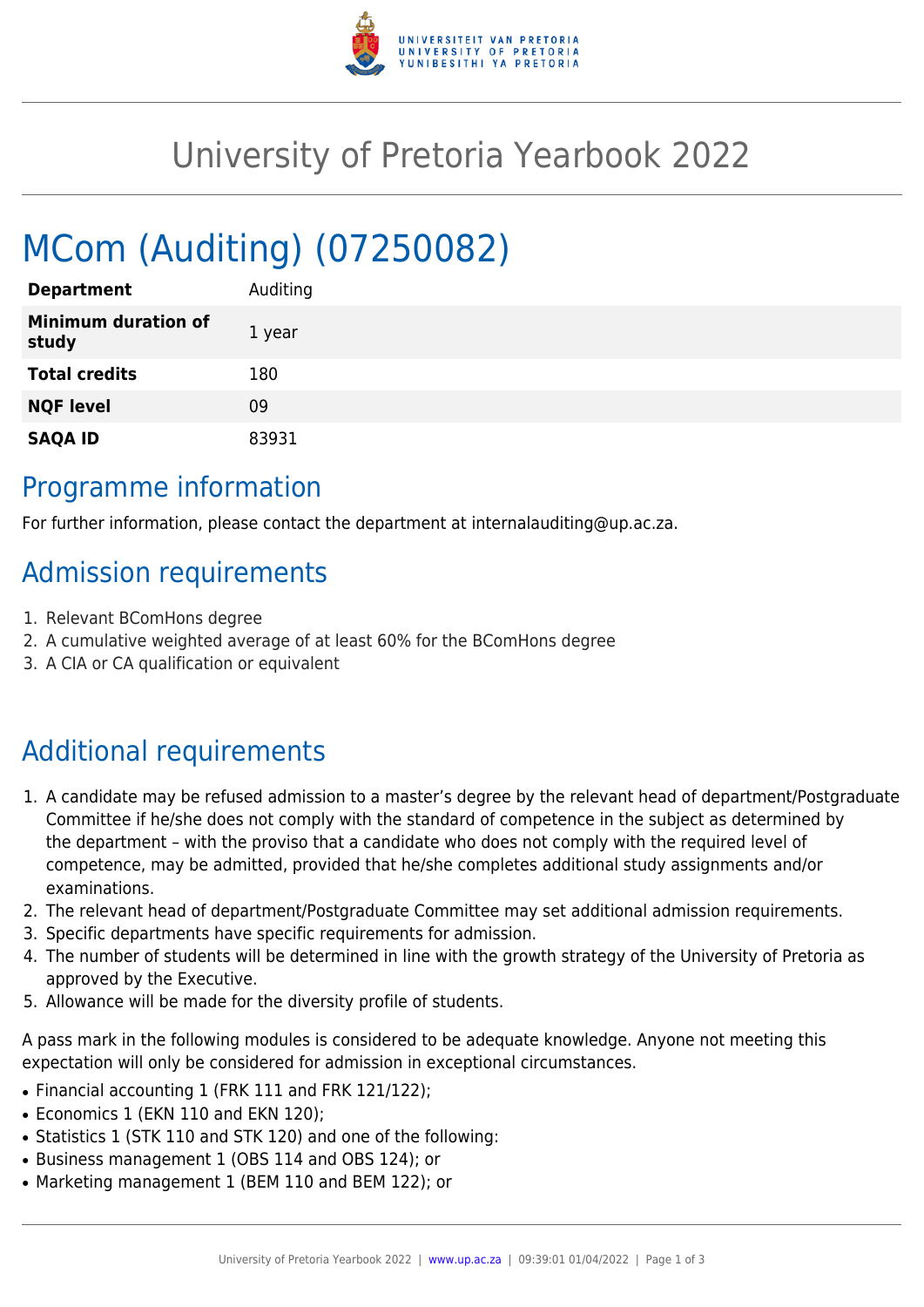

- Public administration 1 (PAD 112 and PAD 122); or
- Industrial and organisational psychology (BDO 110 and BDO 120) or equivalent modules passed at another institution as approved by the relevant head of department in consultation with the Dean.

### Other programme-specific information

Candidates who have not yet passed a module in research methodology which is acceptable to the relevant head of department, must successfully complete Research methodology (NME 806) before enrolling for ODT 890. The module does not provide any credits.

#### Examinations and pass requirements

The pass mark for both a dissertation and a mini-dissertation is 50%. The provisions regarding pass requirements for dissertations, contained in General Academic Regulation G36, apply with the necessary changes to minidissertations.

A pass mark of at least 50% is required in the examination of each module.

### Research information

#### **Dissertations/mini-dissertations, curricula and modules**

Refer to General Academic Regulations G37, G38 and G39.

The degree programme requires that a dissertation be submitted in a field of study selected from the fields covered in the honours degree.

Information on modules, credits and syllabi is available, on request, from the relevant head of department/Postgraduate Committee.

A module in Research Methodology is compulsory in all programmes. The Dean may, on the recommendation of the relevant head of department/Postgraduate Committee, waive the prerequisites.

#### **Article for publication**

Refer to General Academic Regulation G39.13.